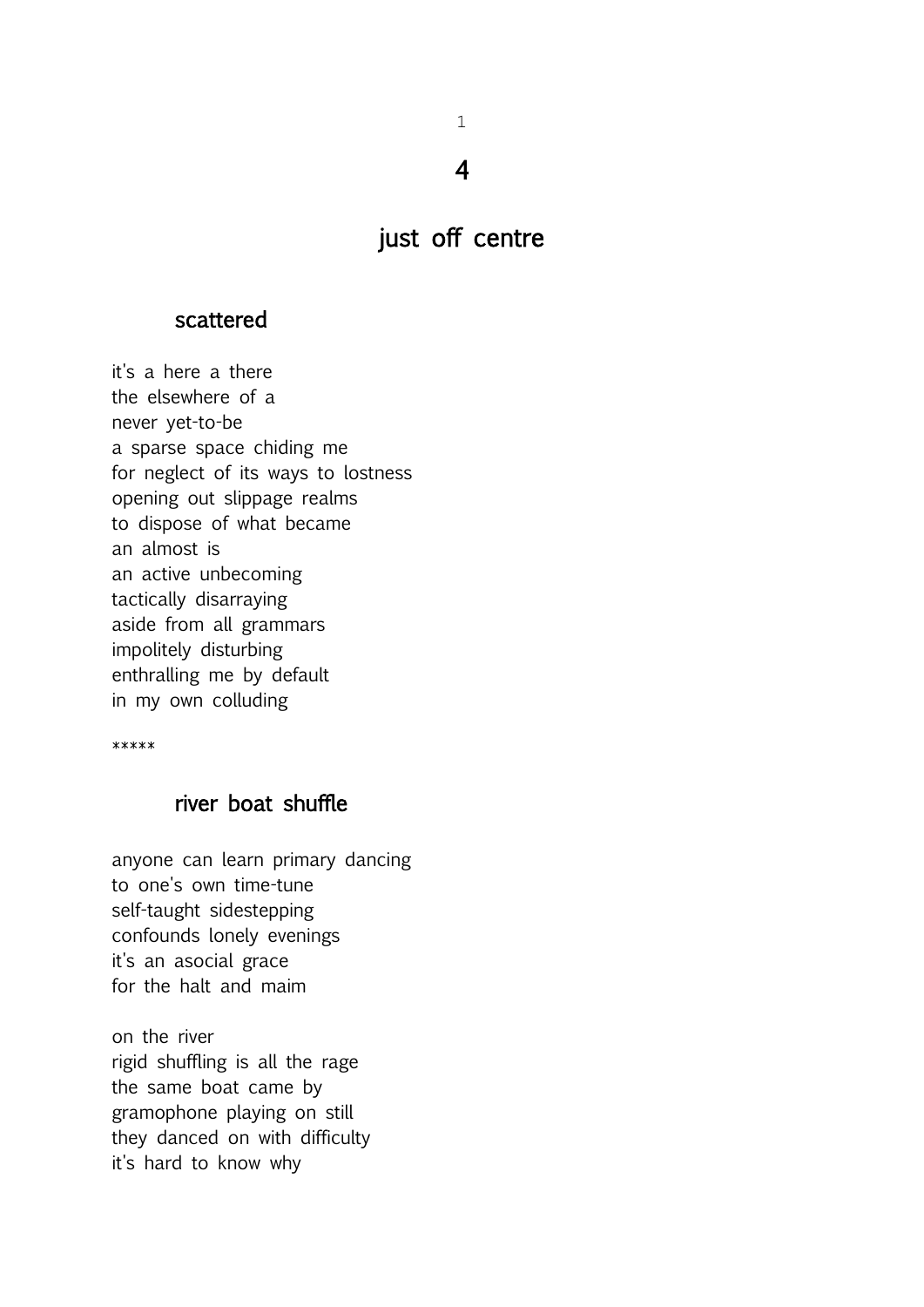in the lull before the calm waltzers dripped through the gunwales she lists neatly to starboard easy on the tide

\*\*\*\*\*

### fixative

it's becoming a question of application I thought thinking of something else recognising limits as well as the ecstasy of hair-splitting and limit fraying to delay the drift momentarily fixative for a glimpse before the figure in the dust is gusted away

\*\*\*\*\*

### sounding brass

tramp tramp tramp the boys are march and the band has orders to keep playing for the time being if only to satisfy the curiosity of cats funny the way they all follow the tuba player at the parting of the ways a lot to answer for lessons from an early age looking neither forward nor back with only a sideways glance at now surpassing himself on the nowhere road in a resounding of his own passing beyond all scores leaving no marks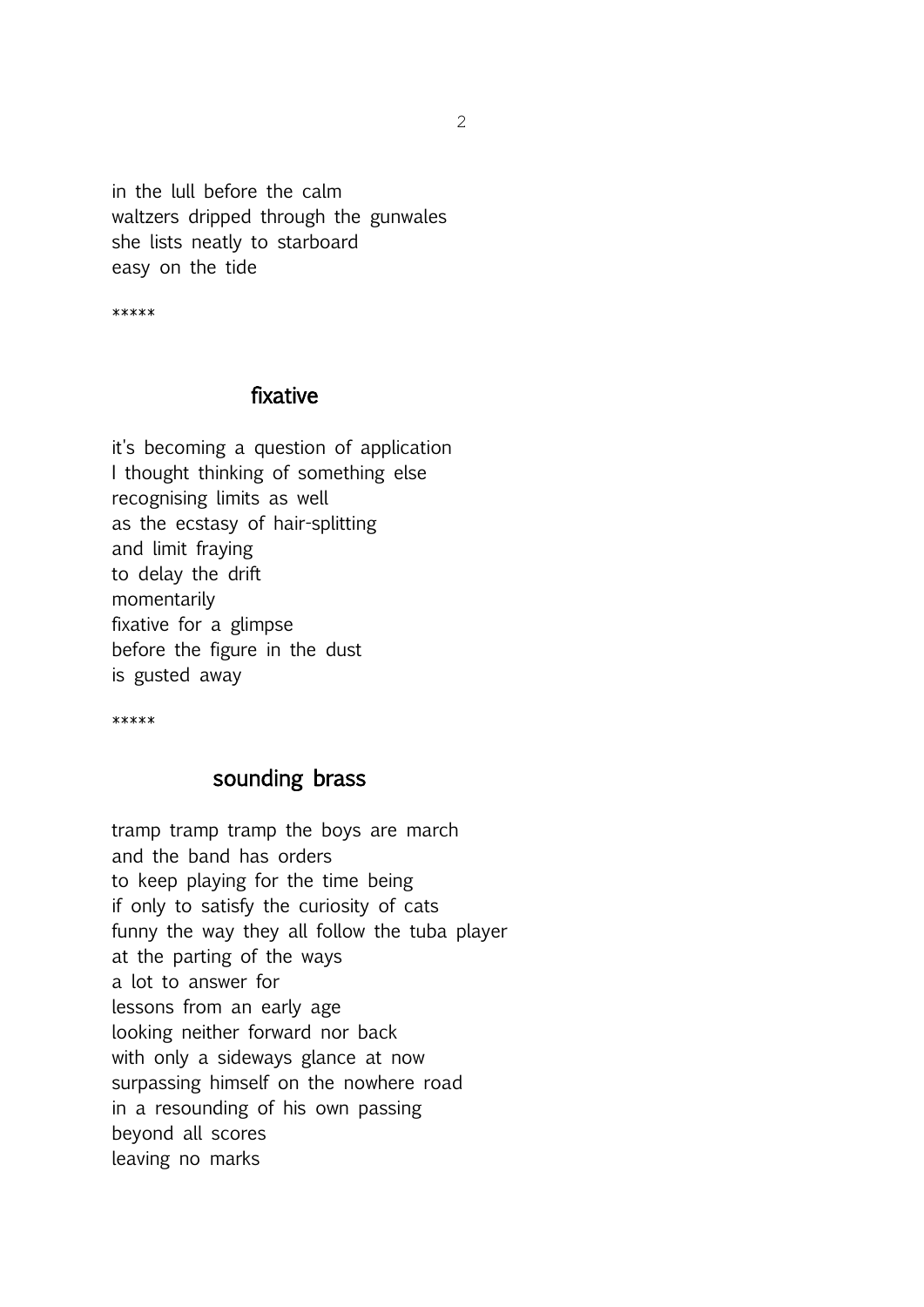\*\*\*\*\*

# depth charges

fingers picking fingers' nails

'of a nervous disposition' disposing one's selves nervily one's nerves having one's many once too often

'all a problem of nerves' chasm-covering phrase of suspect reassurance

those little jerks surfacing intrusive pointers to the swirlings below the bottom where sands never settle

is there a bottom to touch? just plasma insoluble drawing one through itself itself through one coalesced immiscibles

just along the high street man-whole covers are raised releasing cloacal voices to remind us of floating intervals in the delays up ahead

\*\*\*\*\*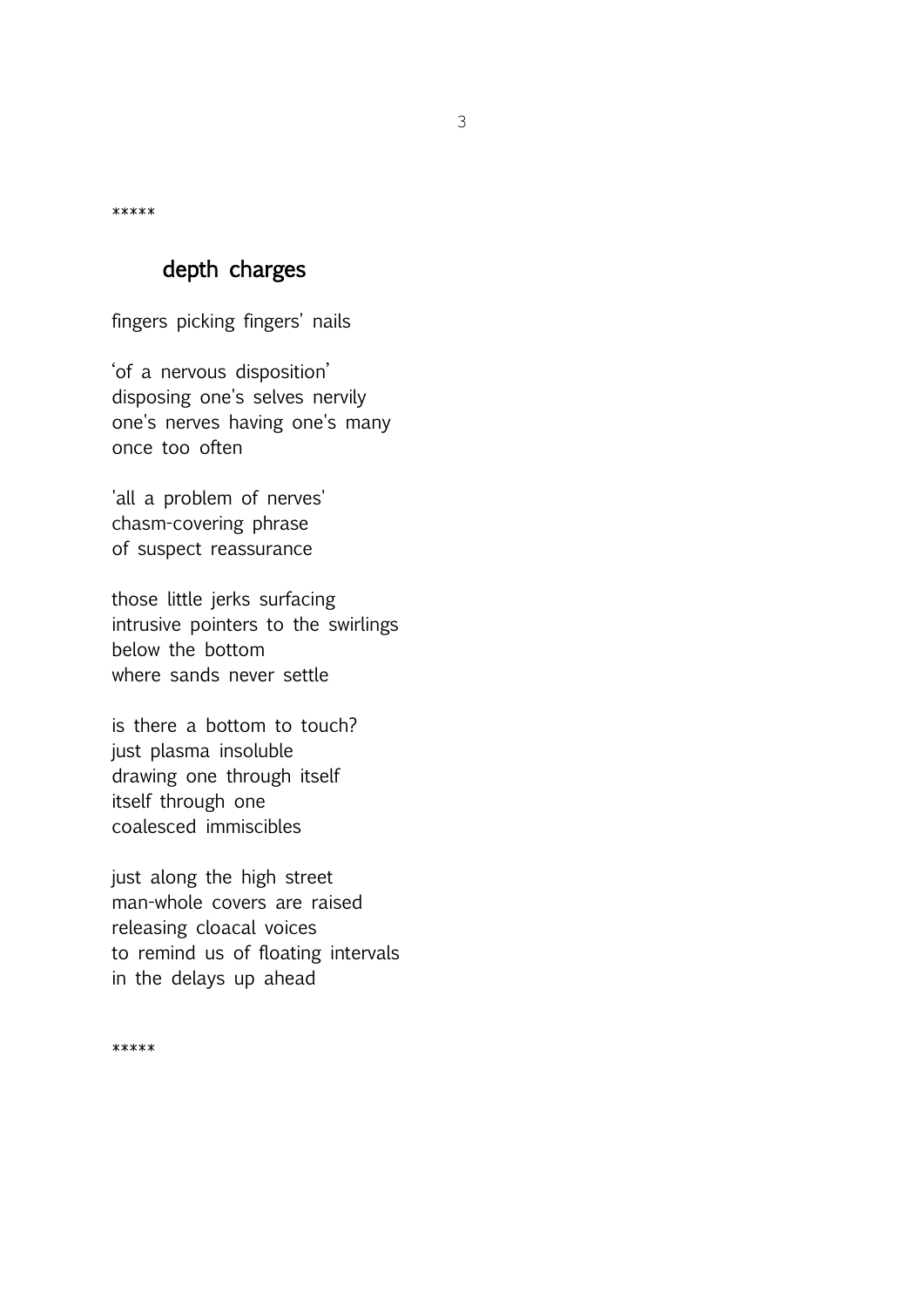### unlosables

conjuring themselves up from a site before conjuring's inception lost names drift in and through making no demands save that of their own reverberation insistent echo of a distance a gap immeasurable blank cheque from used to to is crystallising all value

how precious is Lawrence Whelk who'll contribute to the Al Rinker memorial fund erect a stone to Simon Dee set Eamon in a diamond sea carillon Hilton's dismissal of The Don?

these and others banal sybils of the interrogative knowing a simple soul when they find one dispose themselves at will in the cracks without end pursuing their desire for immortality in lean times at my expense no charge for admission without credentials demand credit before it's due not so much as a knock knowing their rights all these coming untimely letting themselves in through slits in surface tension's skin legacies of the impossibility of covering up proof of a final irresponsibility each fronts an accusation lying backstage charging me with denying the will-less a capital charge in Nodland territory of unpurged ridicule where the terms suck themselves inside out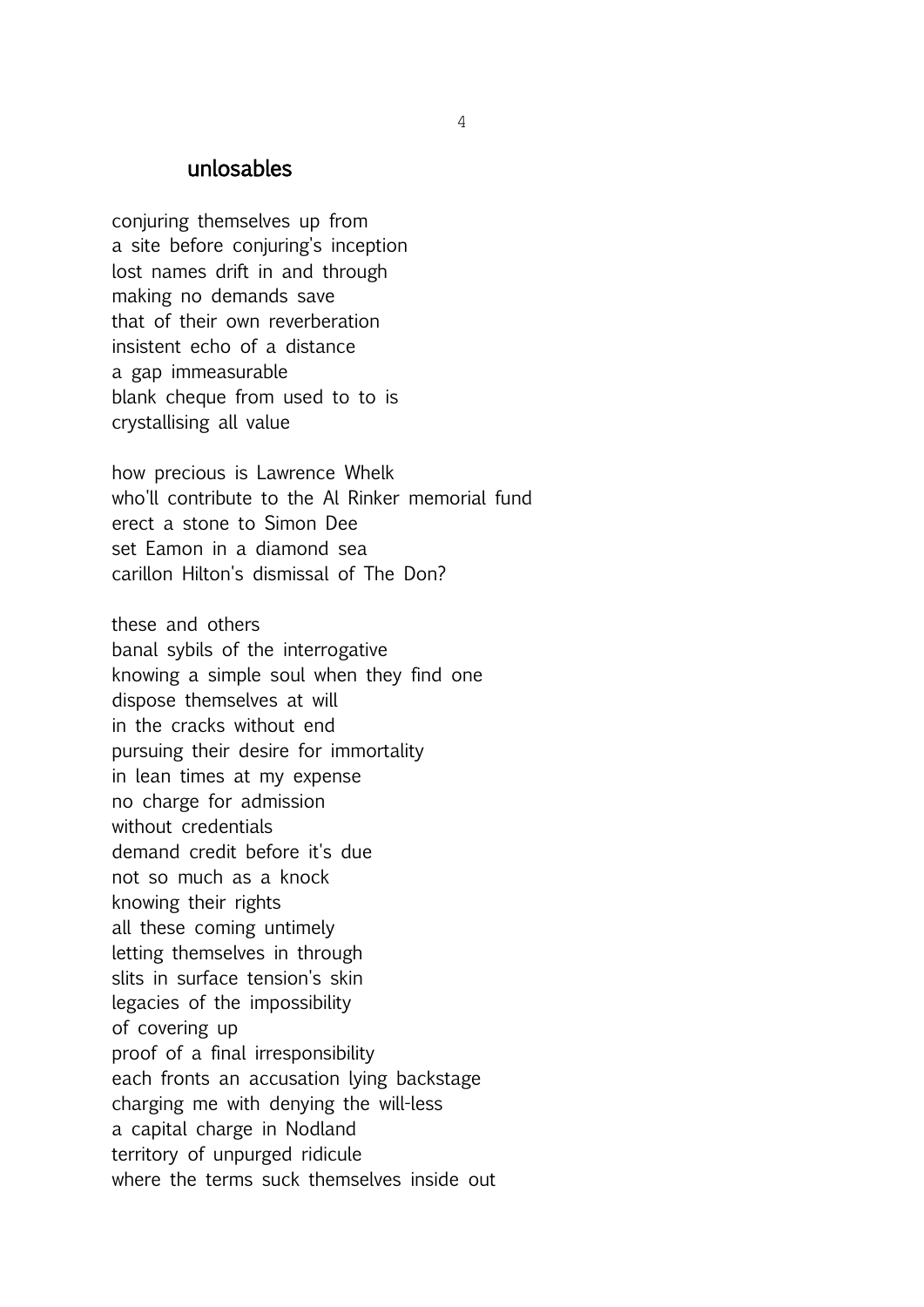colanders double as seamless spoons and doctors Kildare and Findlay linger on after the dance has been declared null and void post-erotic profiles displaced by a writing of their sounds re-sounding within semiquivering tissue lacking the resolve to stamp out depth charge's afterburn at the surface of our unbecoming

in the intimate clouds of their dispersal they appear as the contrary in that state where all appearances are to the contrary

\*\*\*\*\*

# what's ahead

have you nothing longer I asked don't worry he replied this goes on and on looks can be deceptive

turn left at the womb and just keep going you can't miss it

\*\*\*\*\*

### in-between

What is it that gets pushed out, dribble-leaks off and away through the crevices of our careless chatter, unmindful as we are of the real significance of even Tuesday's foul weather?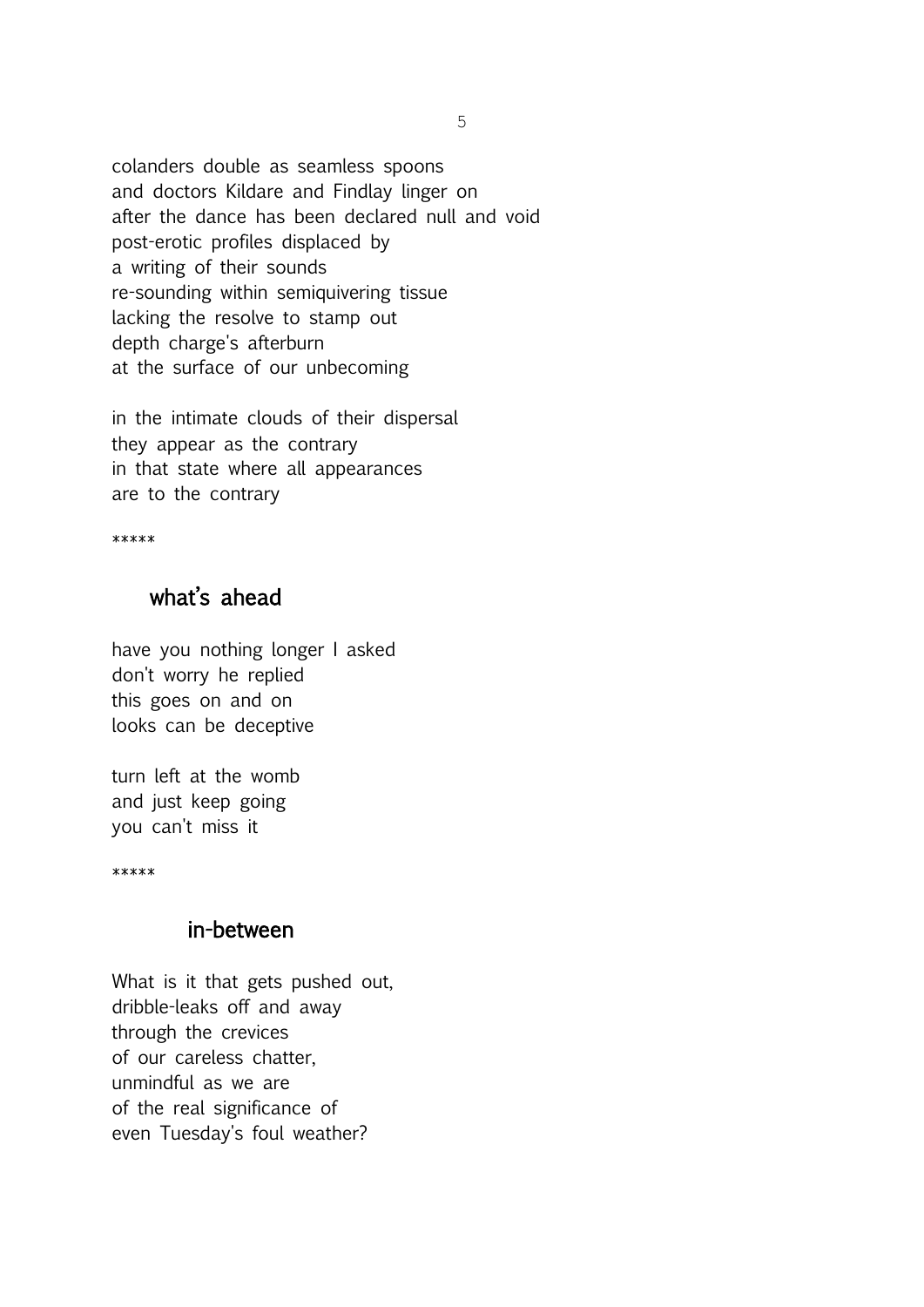A shroud of banter seals dis-easeful gaps between your turns of phrase; unfiltered years of incoherence clapped out pile up behind us, jostling reminders of speech's lostness, a sum of pure vacancies overloading memory's lost corridors.

But we still insist on the possibility of a broken-down sentence through whose apertures we might pass together adrift in the pastures of innocence. Or so we like to think.

\*\*\*\*\*

### light supper

Fetch the Nothingware for a change she said, hoping for a more general acceptance. It's time we had our name broadcast over the marsh. Already they wandered in from the flats, our guests wrapped in crinkly bright cellophane this side of severity. There was no need to make abstinence compulsory the times were not that generous and in the interstices between the tables small wedges of damp straw had been inserted products of a distant autumn's alien harvest.

Abandoning the lost courses with equal panache our anti-revellers, circumspectly, with relish attacked the crumbs of absence. It came out like a question of balance although that is not how it had begun: like making love on a dromedary, cutting toe nails on a tightrope, trimming your pocket to suit your sails.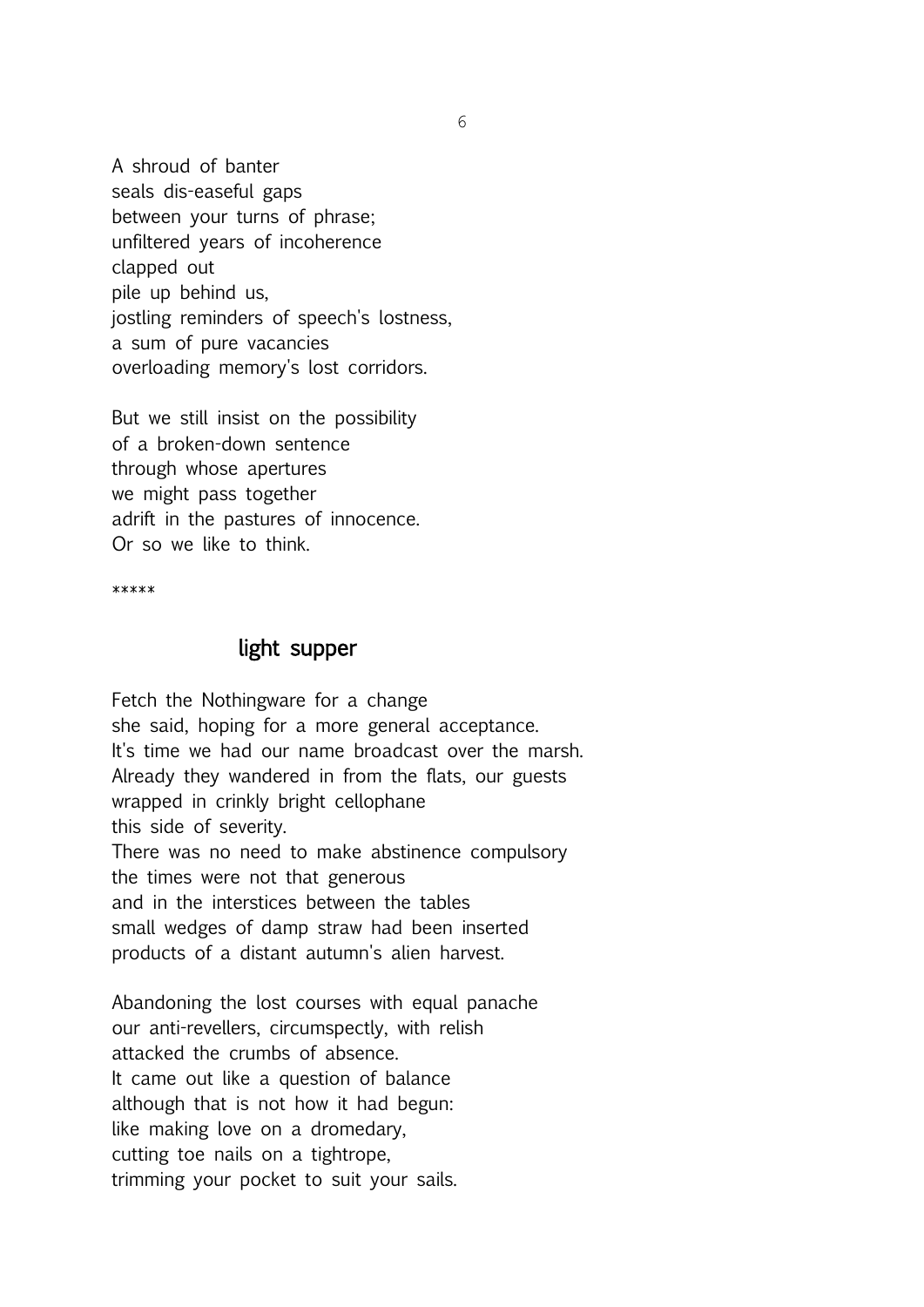You'd keep rubbing away at the intrusions each slight stroke an alteration of the feel and shape of the thing so that it never became again what it had been in what was called the-thing-beginning.

But this didn't seem to bother you you took it all in your stride oblivious to the whispering of the crimson peonies whose petals were already falling at your feet begging to be forgiven for departing so soon.

\*\*\*\*\*

### except that

if it flows too easily thenst op it cancel cancel that is not the way it is a set of  $\overline{a}$  is  $\overline{b}$ 

but what is is referring to except the exception to all referring itself subdued by what is in itself ungraspable by all accounts in themselves implacably opposed to all opposing

to allow the half-scrawled face emerging from the dust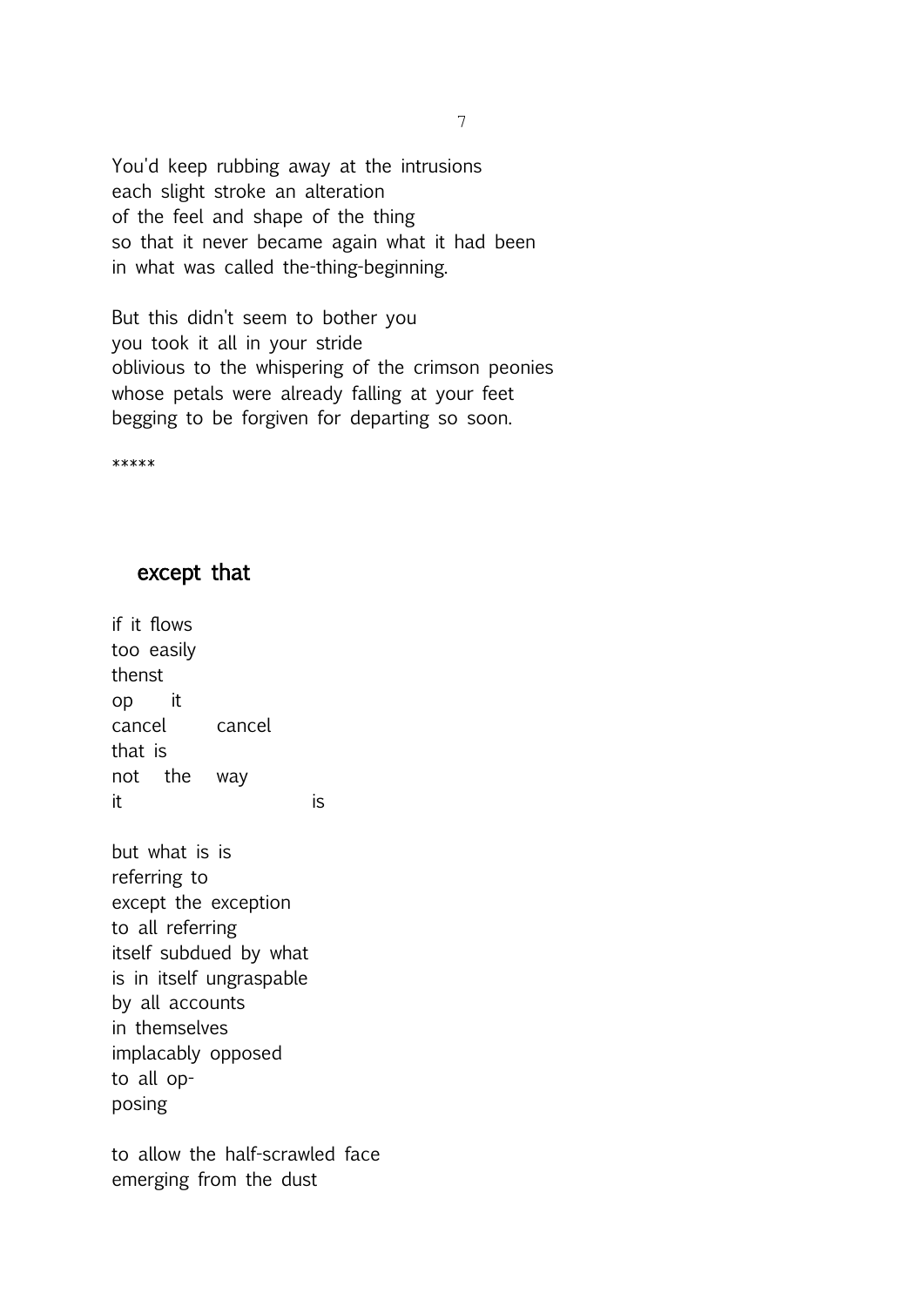to take its place alongside a sweet infinitely patient rendering - break but why so easily lapse into the infinite cheap escape from the real perils of the interval soft knockings of disastrous letters divided continuously by that spit of silence

\*\*\*\*\*

### The Maybe Polka

All those remains left floating tritsch tratsch elements of an unfocussed farce. There is no coordination that pulls against the tide, non-lunar opposition to catatonic sprawl. The road menders are here levelling our tracks, grounds freed from history and little acquaintances.

Just occasionally mistakes are made in the proposals, fallen seeds split the gravel, our horizonless plateau plays host to the retreat of infertility, knowing that mules can't breed. An air of sparse gathering collects itself.

But don't let's get over hopeful.

Isn't all this too distant from the first-hand, the unfurled spaces between letter and thing? Is there a visceral lack, a witholding of thrust which ought to be signalled at that surface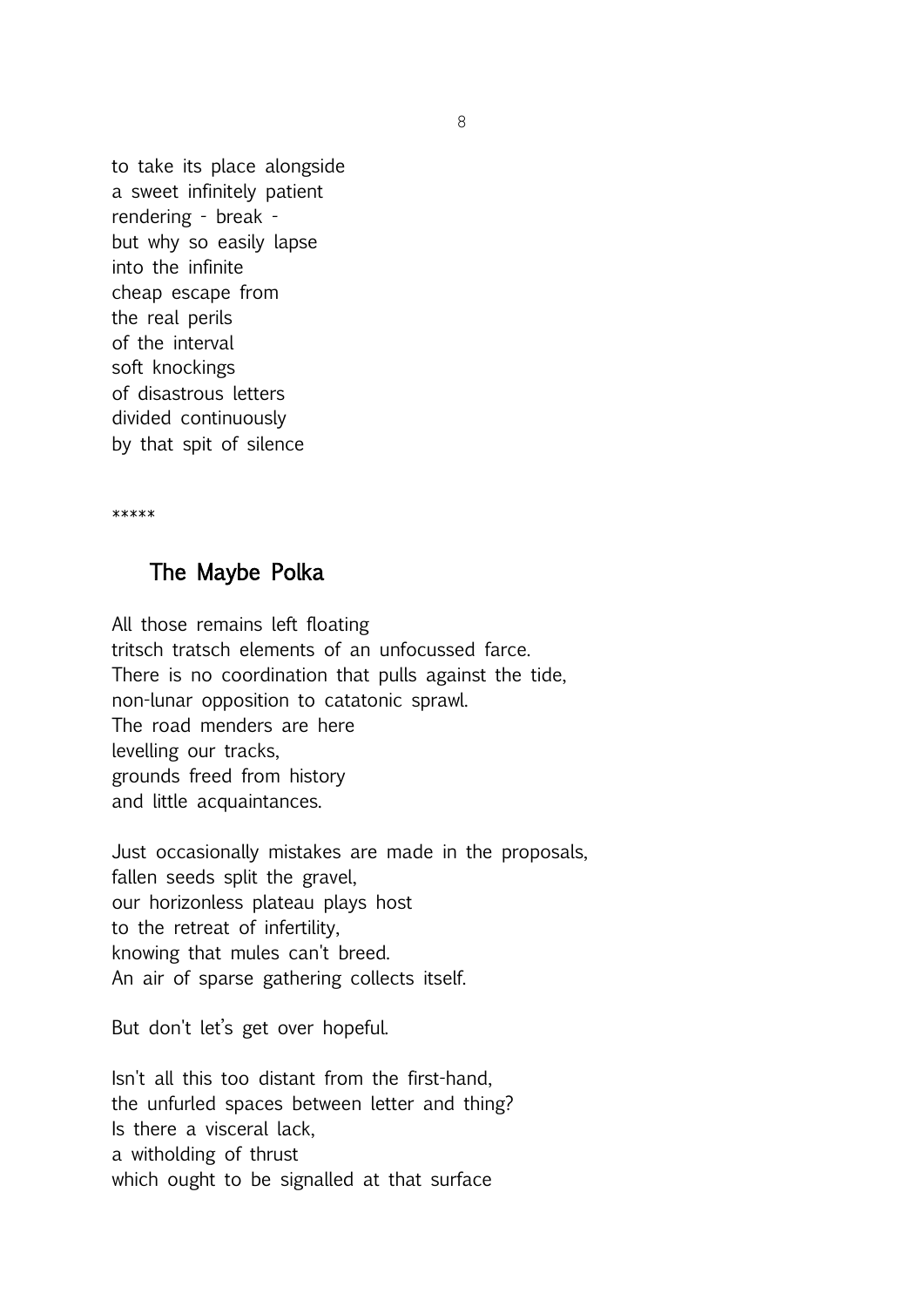where road turns into lane become track petering into the spoor of absence? Could this lack be made good from the mouth, precious vehicle of the listless?

I'm against flow in principle but what can stop it? And does the quaint assertion of 'there is no' pollute the project with an erect certainty standing surety against the defaults of doubt? Can we float away from the secure on anything other than an unanswerable question? Perhaps the wings of might and seem bear us unconditionally away from tritsch and tratsch. What losses might we then sustain?

And if maybe has been the place what happens when it turns out to be may to bay me even as may well be? Double-jointed break dancers spin beneath the subjunctive's conjunctives. Perhaps there is no longer suffices for us called not to account but only to guess, to reminisce in the space of non-committal, snared in conditions beyond the conditional beyond the ordinary terror stalking the gaps of the particular. We are maybe it is asserted.

Hey, let's not over-dramatise it my friend, don't you my friend me, this glib naming of terror's site declines into a terrorism of hype, the essence of our quotidian.

Don't throw away terror too soon you might need it later for something really big;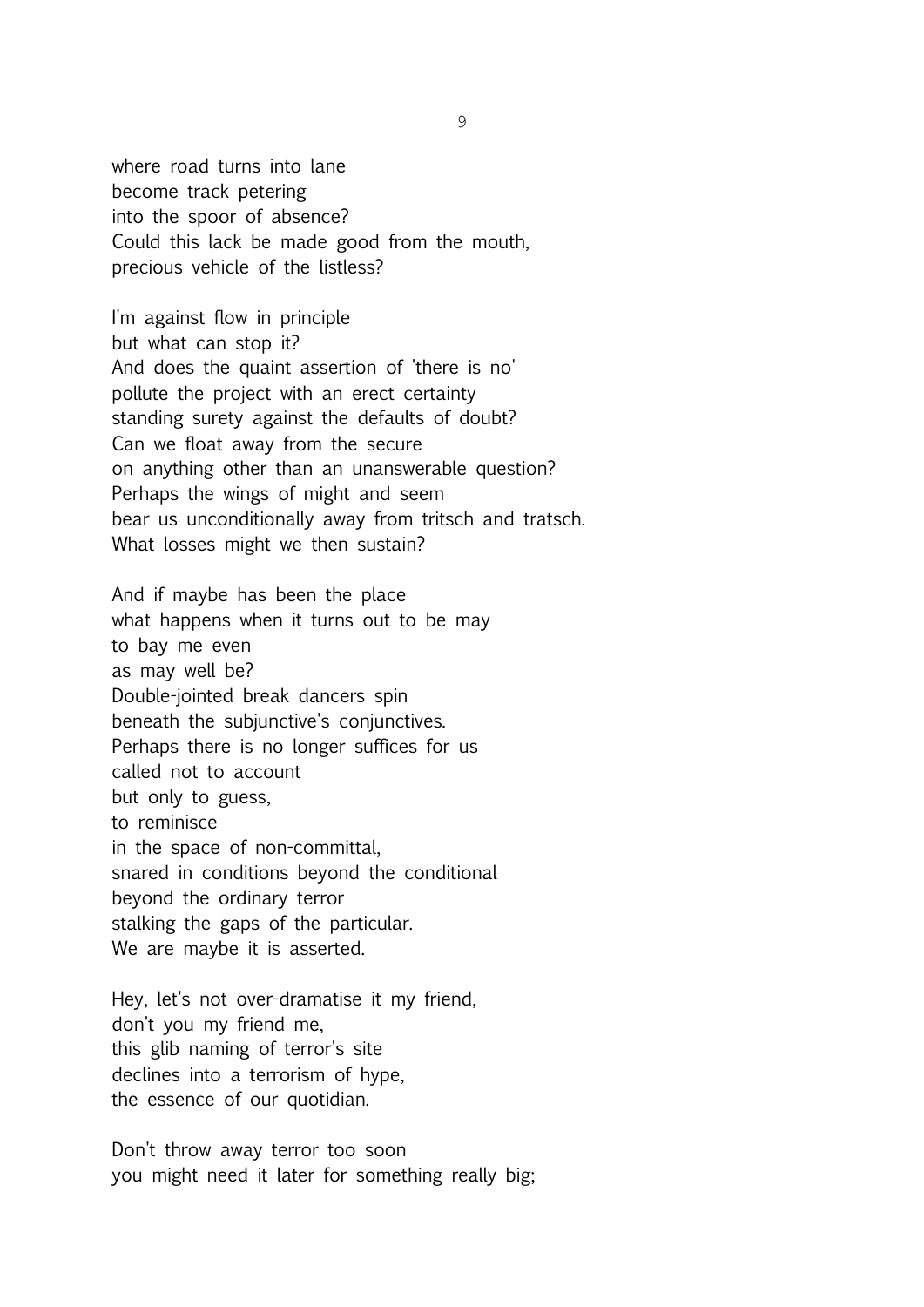for that open and shut time after the epilogue for example a time already off the record and before the wall. For now though the polka continues as before.

\*\*\*\*\*

### accentuated

nothing works without the accent everything said is written with an accent that can't be spoken as it drives its wedge behind the throat the sound you see emerging from the sinews of your vision is etched far beyond the voice's reach onto the shroud that bears the text of your soul

\*\*\*\*\*

### bowing out

the insane necessity of kicking a stone loosely following its haphazard journey your career around the bowl of existence amuses an undefined pack of liminal watchers they follow with wall eyes the marbled surface of your crackpot itinerary surmising curmudgeons of the insolent it ill behooves they cried a being of distinguished lineage to self-destruct in front of crowds as big as this save your personalised implosion for the select few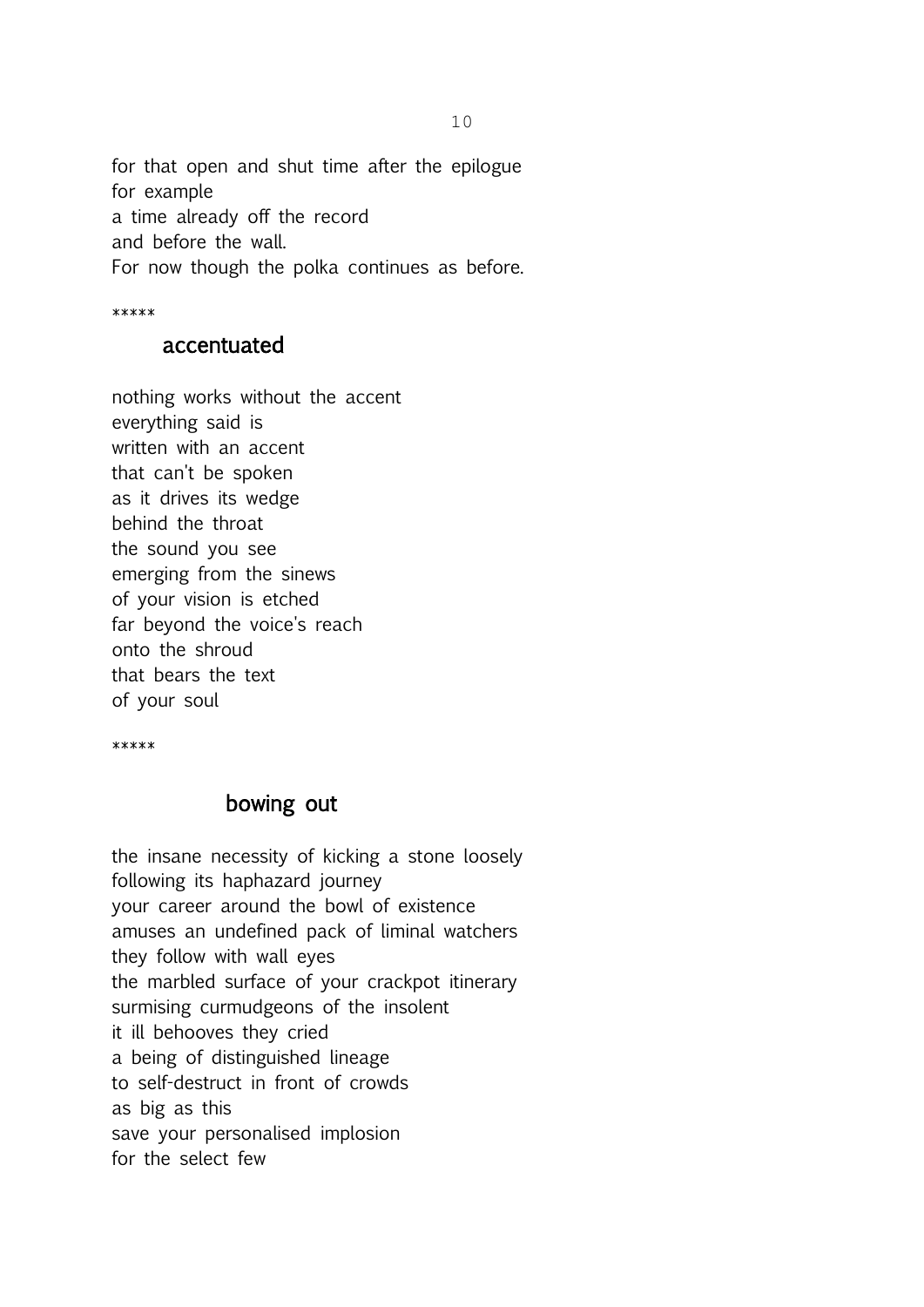chosen by random sample from an unidentifiable whole (and this a critique of set theory) from the front to the back a quiet scud across the waters don't choose the highest point on the busy bridge at noon on a fine day they don't deserve it standing as they are in gaunt expectation of an event to rock the world the final match-play series block-buster full to capacity nowhere else to go but down and out beyond the rim to slip past bloated regions through districts of iron ferns leading them a merry dance unfollowable save by those with twisted feet ambling on cracked ankles over rivet-laden roads below the faithful trackers cling to your last performance a show of shows dully illuminated a sudden intake of breath a flip inertly without colour but incandescent an absent purple returning to itself

#### \*\*\*\*\*

### same difference

becoming was being the same on this day as on the other day that day when it was being just what it was always having been into the time of indiffering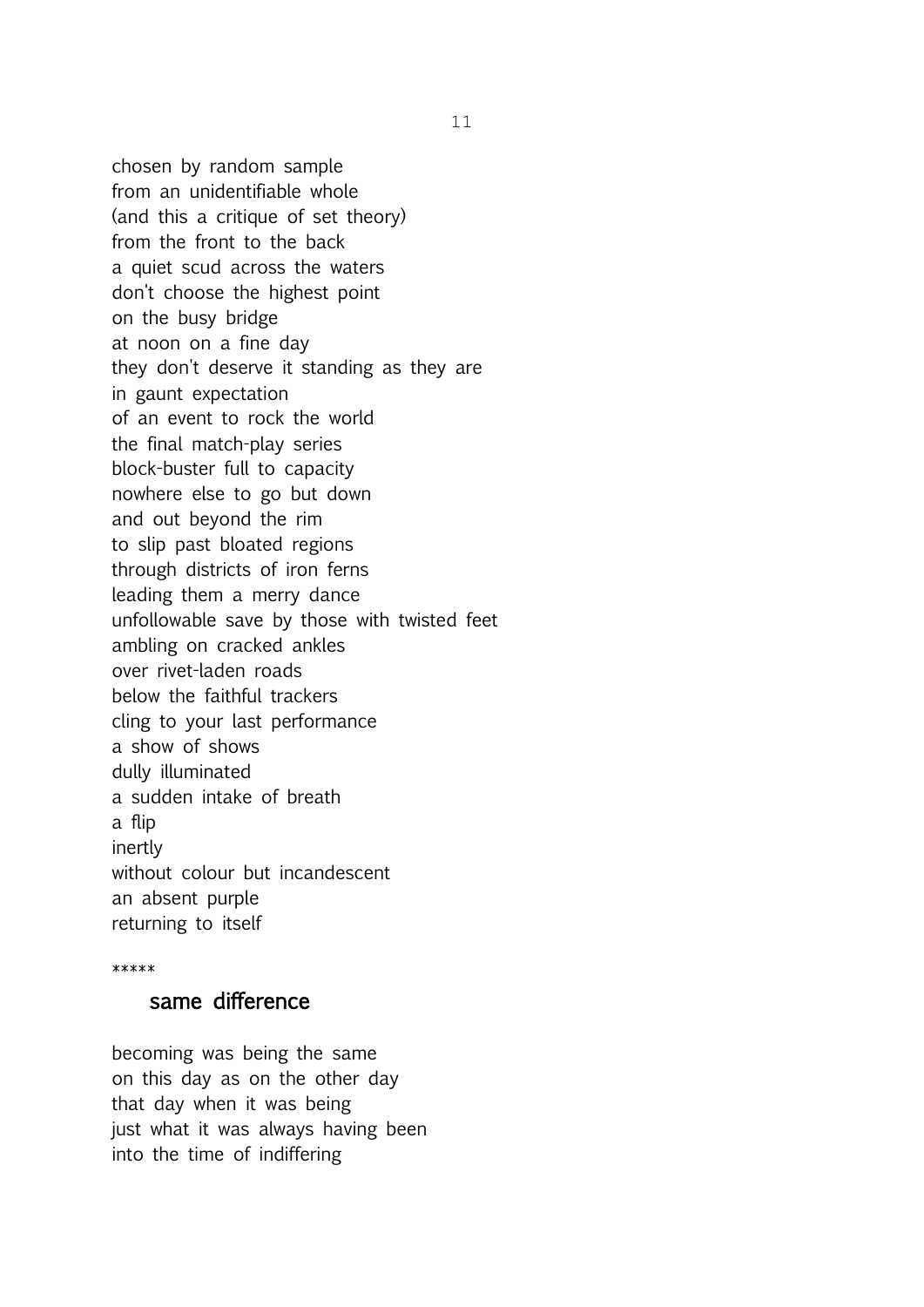was it being a problem to seem to be being indifferent were we expecting a smallness to intervene and to push us towards another or was this something we were having no right to be expecting something becoming us

was this here writing a moving back into a gap between two already indistinct phases of unbecoming establishing a time of collapsing into the underside of a certain absent seemliness occurring through a meandering always refusing a willed direction

against all speed

a recovering of an openness backed up against a closedness a wedge a block a shuttering which infinitely patient processes us bindingly into our necessary weave

\*\*\*\*\*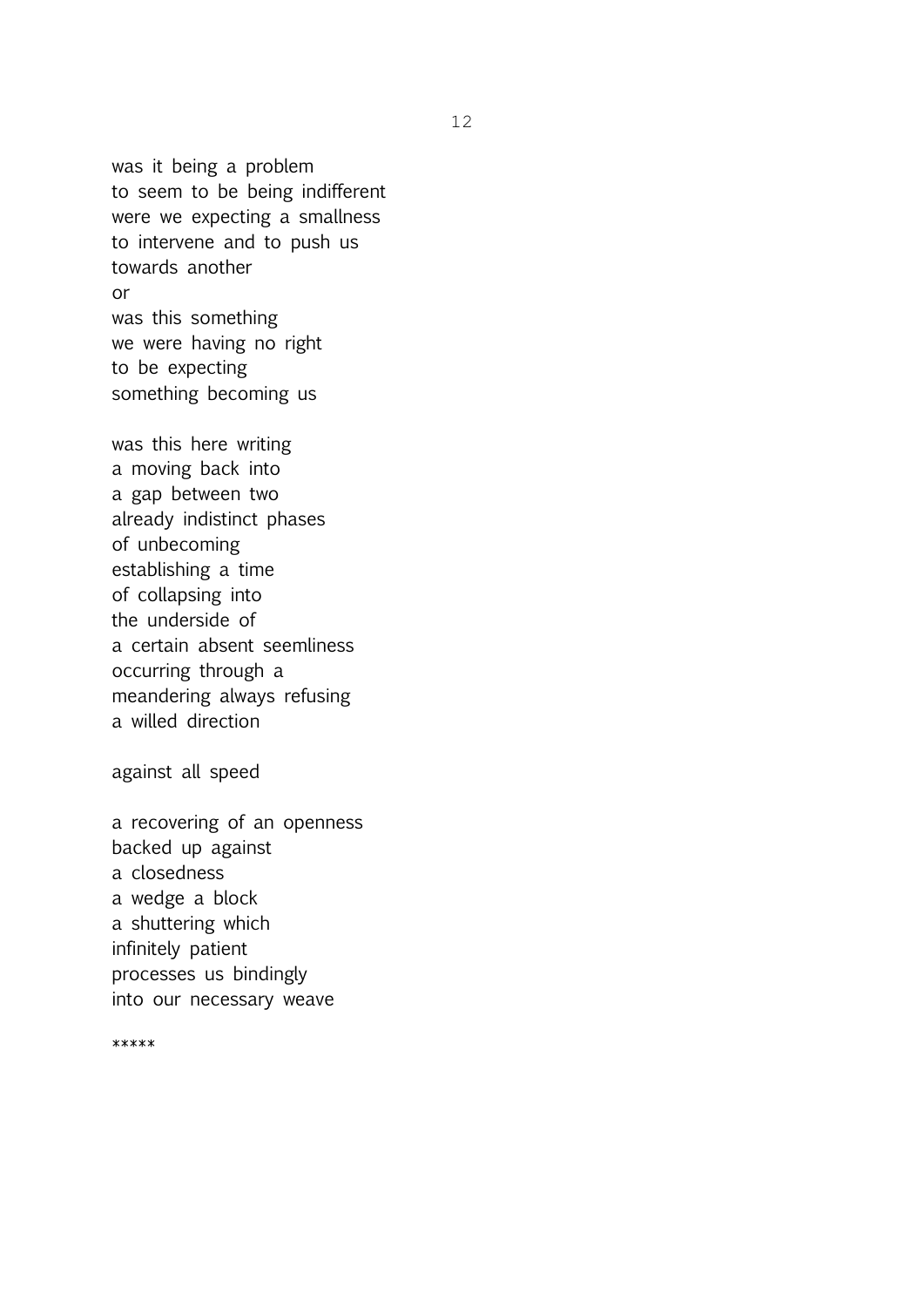## staging the event

just so and let it alone or the inner workings will splay out no use chasing a barren hare so saying he moved away out of earshot leaving us to our own devices all subsequent upshots were attributed to his abandonment of us

the trouble with the way it's applied is that it always threatened to dispose of the work itself in an ungainly way to leave it abandoned on a rock of distrust too far from the mind to touch us a corner taken over by the left-overs

staging the event the mind suffuses the rest dissipating its wayward patterns delegating them to its alterity this way it finds itself no longer alone no longer in control it gives up will for conviviality and suffusion

\*\*\*\*\*

### stormy

you were standing by the gate absorbed by the storm a collapse in grey whose details passed you by you saw that sky crack and buckle under the wind's weight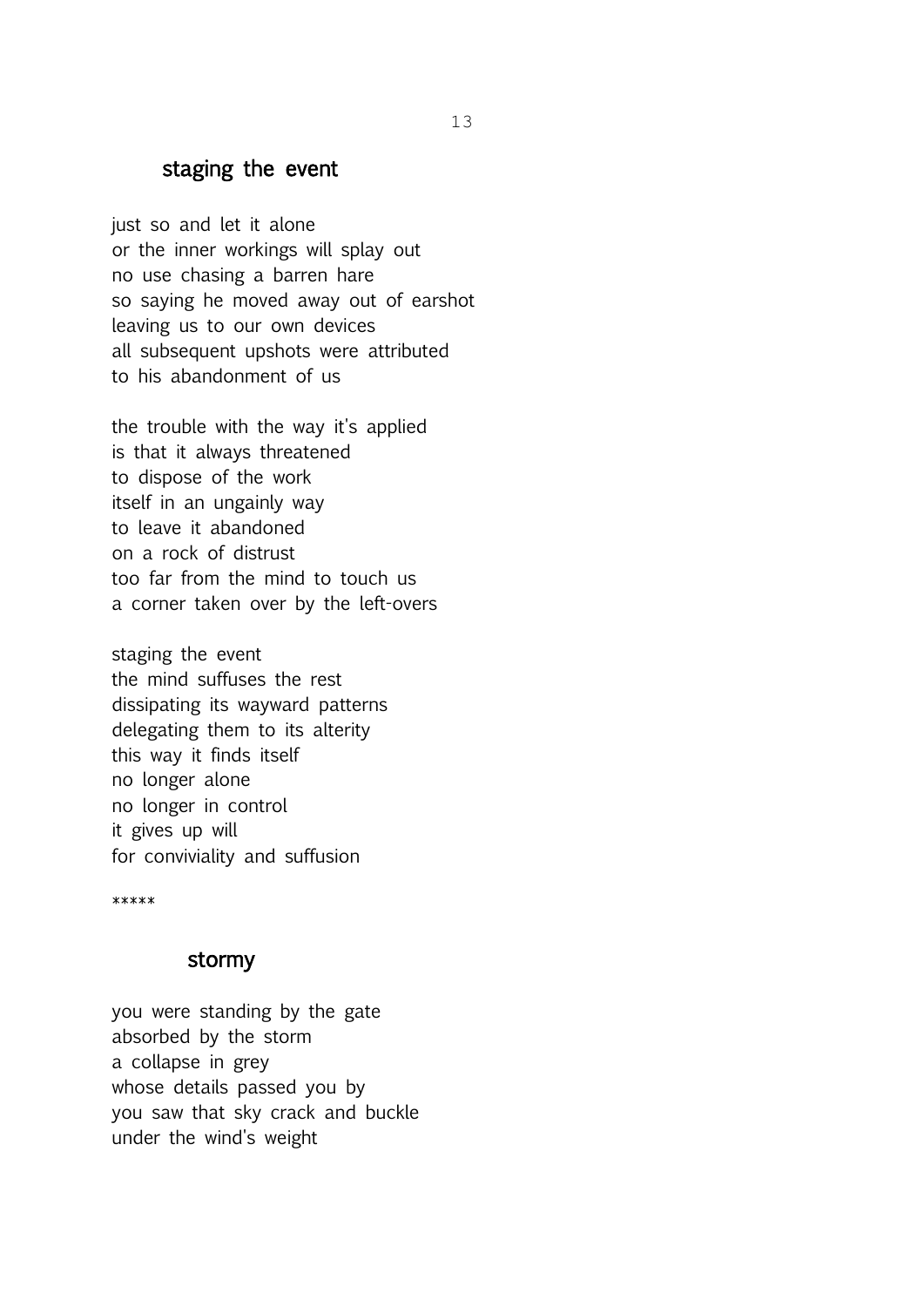\*\*\*\*\*

### late leap

just as the dancer confronts the hyphen through the spring into another space so the argument goes and goes

seduced by what to be seductive - hyphen - opening in the world of the earliest things arriving late but still too soon

\*\*\*\*\*

## just off centre

An open centre, pushing perhaps, no, less active, rather absenting things, eventualities, comings-to-be away from its discrete edges, apertures, the throwaways slip through our knowing nets loss of what binds, forgetting of slippage, listing lostless, footloose.

How to feel around the edges towards the seeming centres of events.

Facing the central music which obliterates the given, in the middle, just there,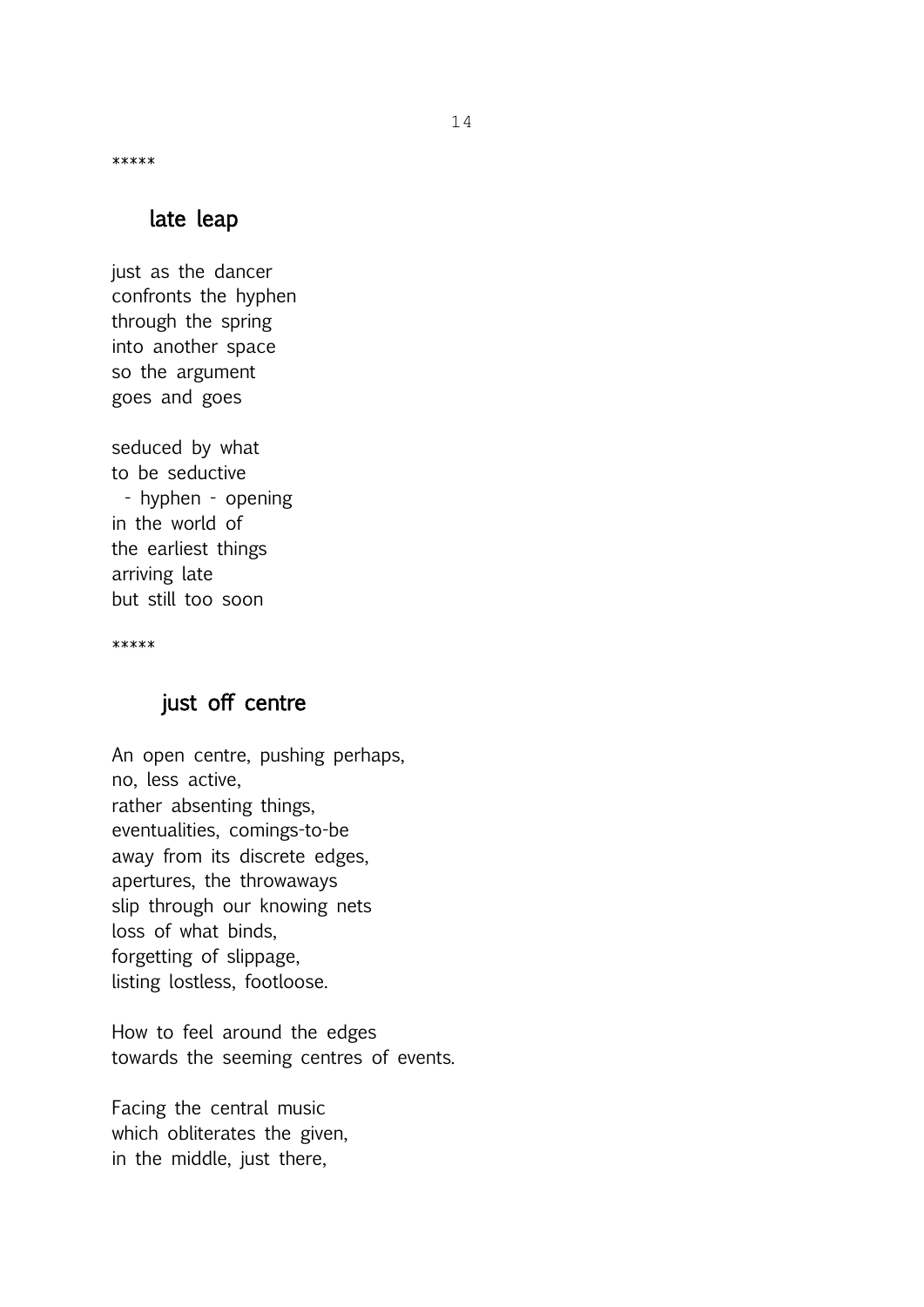a flattened vortex sucks us into the depth of its surface.

Locating the absence it must be an unfinding, a searchless quest that in its returning half-knowingly succumbs to the advances of its own seductions. In the heart it finds a delay off-centred by nothing concrete.

In medias res there is nothing to be found for that centre turns out to be just to the left of a green spiral stem sap sucked downwards an odd elevation when seen from the right an inclination that declines our polite overtures lost reverberations stickily overcome.

What if the centre sleeping slipped losing itself to its endless limits?

\*\*\*\*\*

### persistent gatherers

To begin with points of return even though we know only unparcelled spaces: that could have been a realistic want. Yet somehow our evasions discourage such particulars in favour of the scattering of discrepancies. Mostly, and here the writing grows fainter, we are to be found gathering limpets from some long-abandoned hull, pretending that recovery feeds our self-esteem.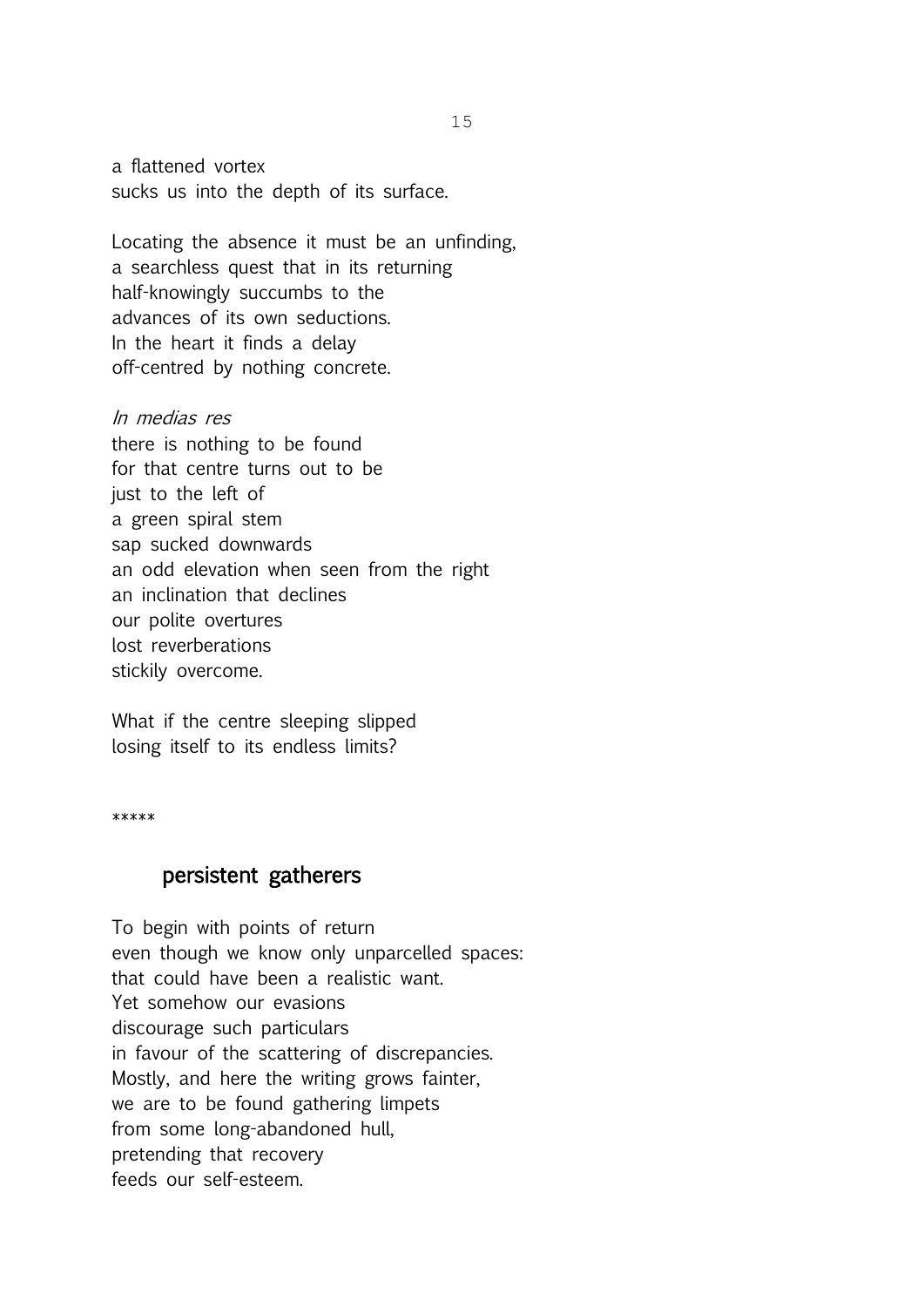But the promise of perseverance grows thin, is extruded into a failed hunch. Egged on to submit to tomorrow's blue, persistence waters itself down. A last chance to join the ranks of the amnesiacs swinging their legs over the parapet as the price of futures drifts slowly past.

\*\*\*\*\*

### beach with *disjecta*

Here we are in a time of heres and theres surface scratched by puny messages unscrambled by chattering machines. A grooveless record winds out its stringy spiral as we lie back picking at the cherries in irritated contentment.

On the other side, just down wind, a this and a that add to the swelling chorus of doubts, disjecta membra, apparently dissatisfied with their lot. Visiting scholars pace back and forth between the stones reluctantly clarifying for a moment the Biggest Things, while the promenade, underpinned by the microbes of time, swells, heaves, bucks, subsides and, forgetting its duty to the town council, tosses the amusement arcade into the sea.

At fathom five the asteroids lie green reminders of endless dripping weekends, time sliced and dealt by the depressions of countless shiny buttons. And here, under the pier a mechanical shovel, there, a dragged rake